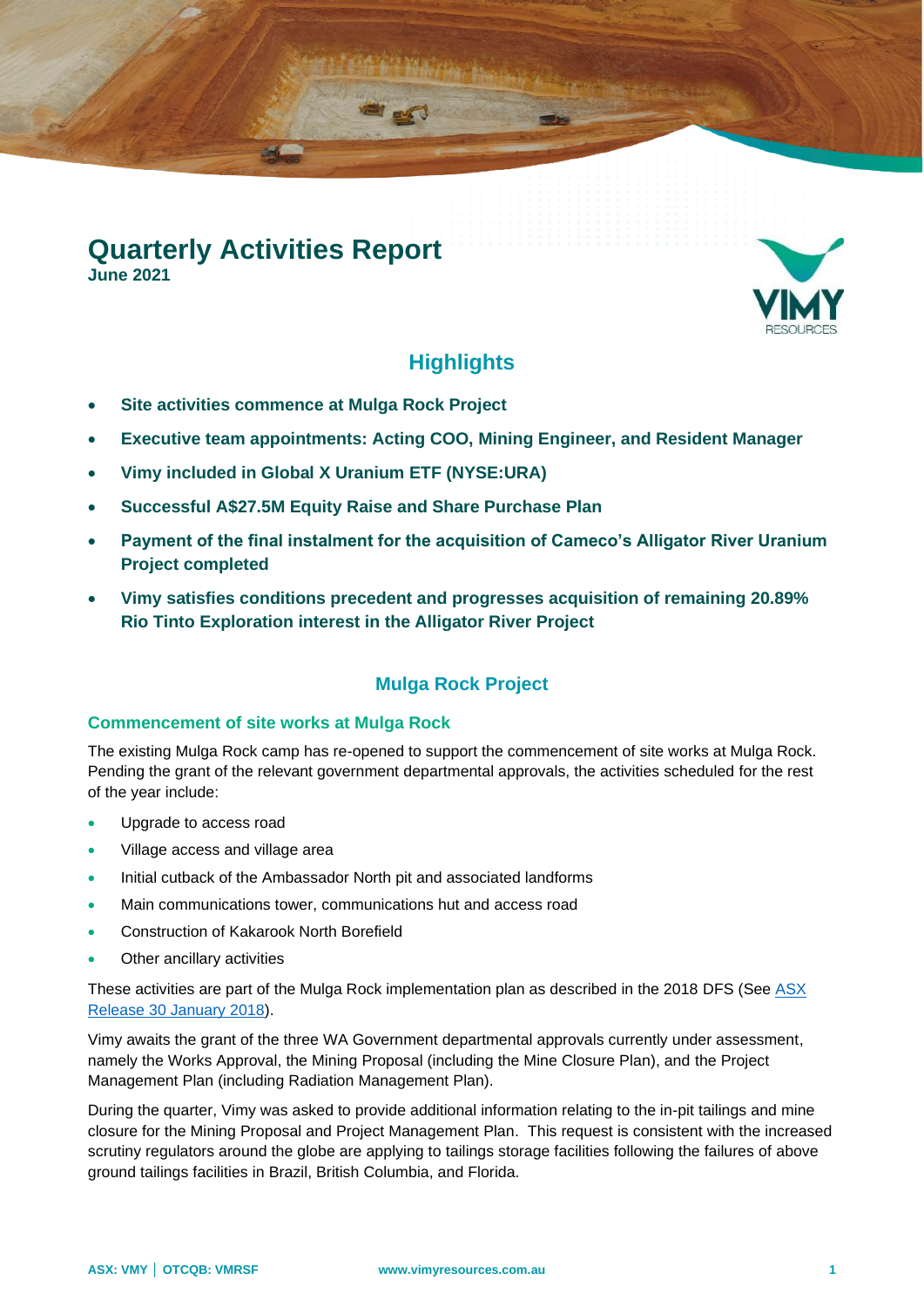

Vimy's proposal of using the mined-out pit voids to create below ground tailings storage facilities, which will be capped and rehabilitated with topsoil and vegetation, provides a safe and permanent tailing storage solution. The Environmental Management Plan for these facilities was approved on 28 August 2020.

Responses to these final queries have been submitted and the grant of the approvals to commence mining activities is pending. Vimy anticipates that work related to the proposal will commence during the current quarter and commencement of site-based activities will satisfy the time limit requirements in Condition 3 of the Ministerial Statement (MS1046) which prohibits commencement after 16 December 2021 and requires any commencement before that date to be substantial.

To support the commencement of site works at Mulga Rock, Vimy has mandated FTI Consulting's Corporate Finance and Construction Solutions practices to provide project co-ordination and strategic advisory services to progress the site works phase at the Mulga Rock Project.

The Company also reports that an earthmoving contractor has been selected, and a consulting Principal Mining Engineer and Resident Manager have been appointed.

#### **Front end engineering and design (FEED)**

Several FEED studies are required prior to Final Investment Decision to finalise detailed designs. One of these workstreams is the ion exchange testwork (IX) being done on the flowsheet which continued during the quarter.

The results of the bench-scale IX testwork on more efficient resins indicate that the uranium circuit could be further enhanced and simplified with the potential to reduce capital and operating expenditure. The final results of this work will be released shortly.

### **Alligator River Project**

The Alligator River Uranium Province is a world-class uranium province that hosts ~750Mlbs of mined and remnant U3O<sup>8</sup> resources, including the now-closed Ranger Mine and the 350Mlbs Jabiluka deposit. The Province is geologically analogous to Saskatchewan's Athabasca Basin, home to some of the world's highest-grade uranium deposits. Vimy's deposition models and exploration methods are very similar to those used in Saskatchewan.



Vimy acquired the project from Cameco Australia, a wholly-owned subsidiary of Cameco Corporation, in 2018 and now holds the largest granted tenement package in the Province.

The most advanced project at the Alligator River Project is the Angularli deposit which has a high-grade, Inferred Mineral Resource of 0.91Mt at 1.29% U3O<sup>8</sup> for 25.9Mlbs U3O<sup>8</sup> (see ASX released dated [1 March 2018\)](http://clients3.weblink.com.au/pdf/VMY/01957187.pdf).

A positive Scoping Study (see ASX release dated [10 December 2018\)](http://clients3.weblink.com.au/pdf/VMY/02058099.pdf) and subsequent ore sorting testwork identified the Angularli project as a potential first-quartile producer on the global uranium cost curve. Preliminary metallurgical testwork has demonstrated high U<sub>3</sub>O<sub>8</sub> recoveries of up to 97.3%.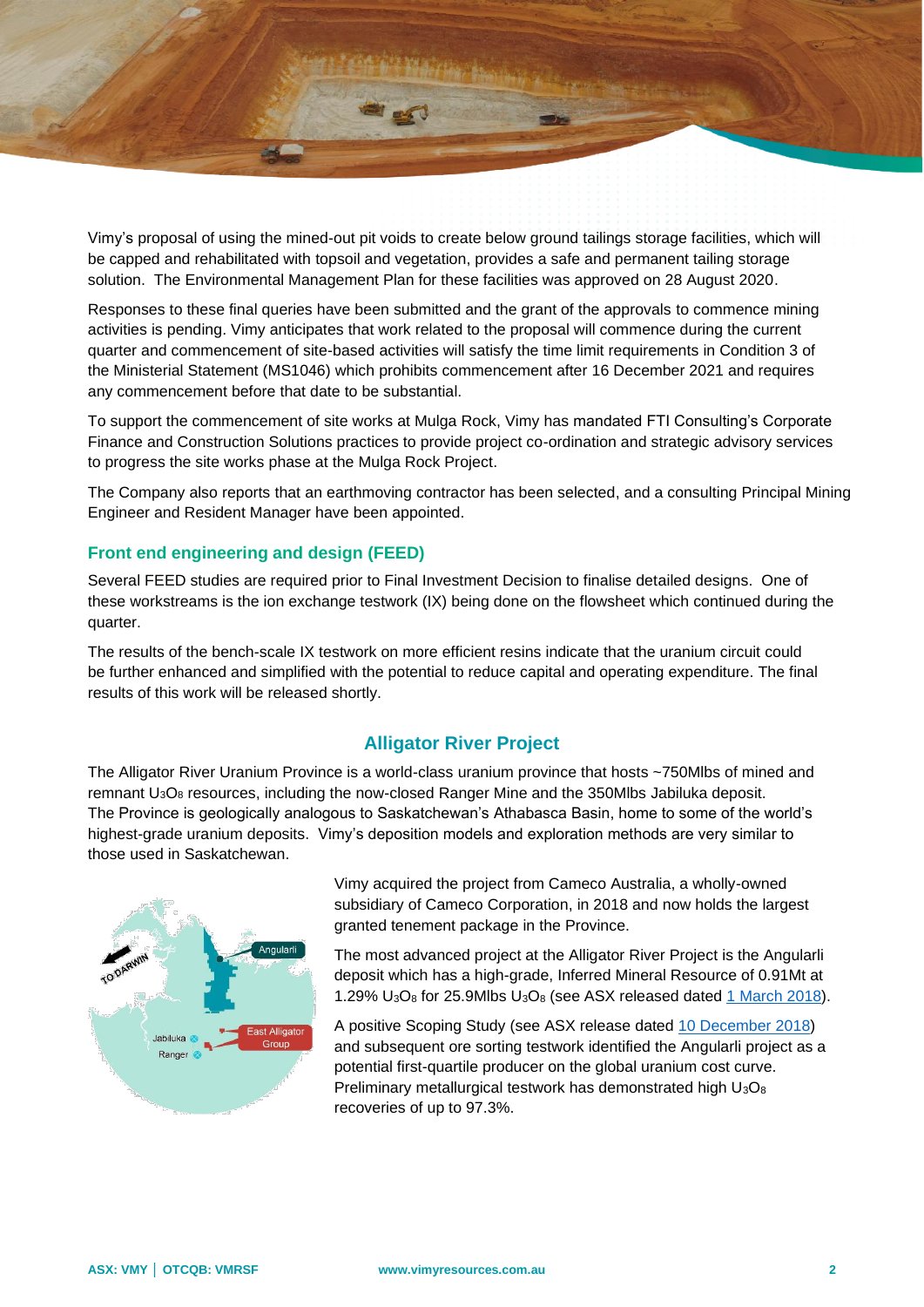



**Figure 1: Key prospects of the Alligator River Project area**

Near-term exploration and drilling will focus on growing the resource at, and close to, Angularli to create the 'Angularli Hub', with a centralised ore processing facility servicing nearby satellite deposits.

As well as Angularli, the Alligator River Project hosts several highly prospective, under-explored prospects comprising numerous drill-ready targets providing scope to delineate new mining areas.

#### **Activities**

Field work at the Alligator River Project has once again been affected by COVID-19 with access to Arnhem Land hampered by continued national outbreaks. Furthermore, drilling contractors are reluctant to commit resources across state borders at this time.

At the time of writing, Vimy has been invited to attend an on-country meeting with Traditional Owners in Arnhem Land in early August to discuss the 2021 field work.

Pending further COVID-19 related restrictions, field work programs during the condensed 2021 field season will comprise a cutting-edge airborne electromagnetic geophysical survey across the Angularli Hub and Such Wow corridor, followed by ground geophysics. Vimy will also conduct infill termitaria sampling at Angularli North, Angularli West and the Emu prospects.



**Figure 2: Location map of the Angularli extended project area**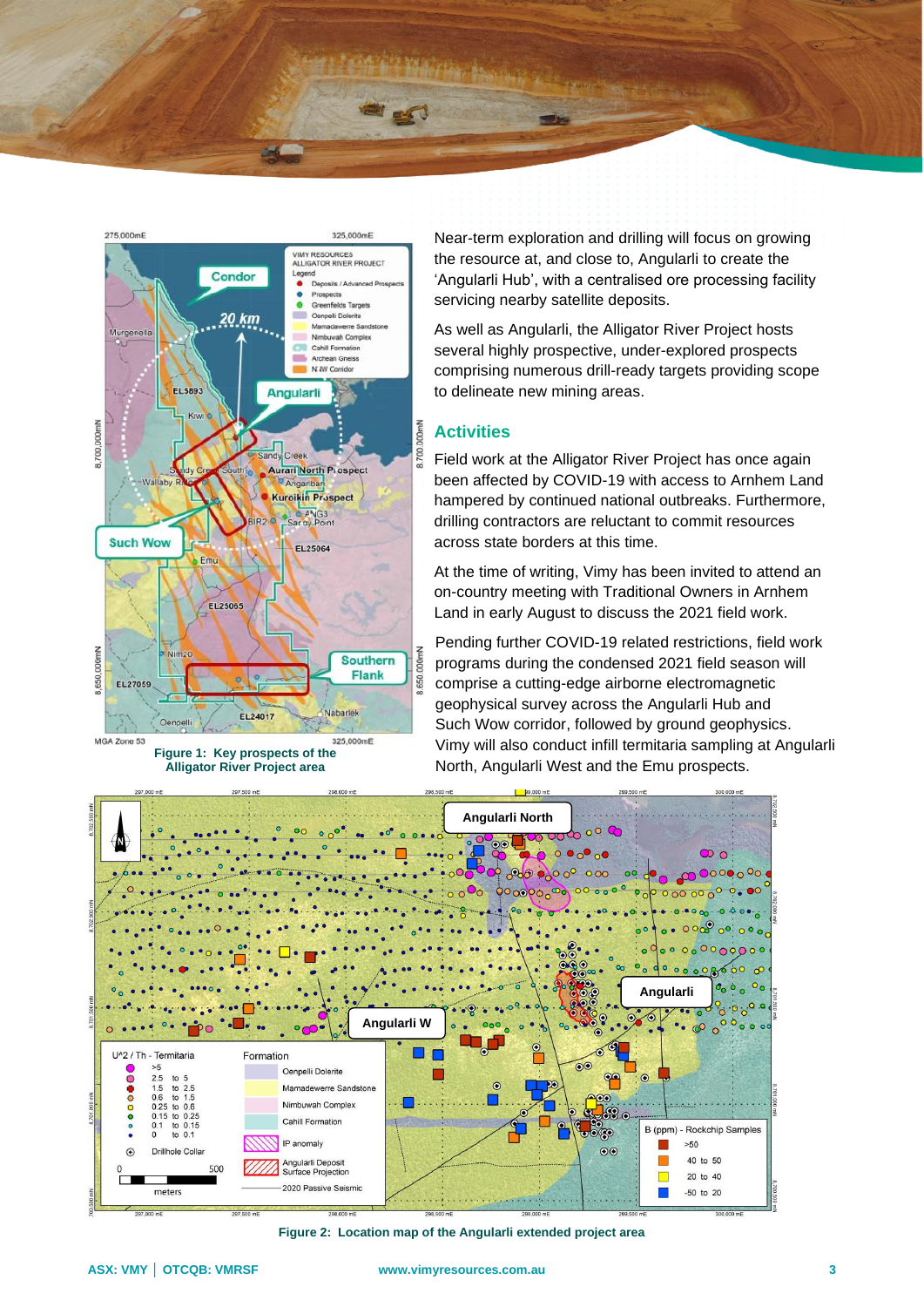

On [31 May](http://clients3.weblink.com.au/pdf/VMY/02379676.pdf) 2021, Vimy announced that it had completed the acquisition of the Alligator River Project from Cameco Australia (See ASX announcements [1 March 2018](http://clients3.weblink.com.au/pdf/VMY/01957187.pdf) and [23 October 2020\)](http://clients3.weblink.com.au/pdf/VMY/02297907.pdf). The final payment of A\$2.686 million was made seven months earlier than required, resulting in an interest saving of \$134,000 for early repayment.

Vimy is also close to finalising the acquisition of Rio Tinto Exploration's remaining 20.89% interest in the King River-Wellington Range Joint Venture, part of Vimy's Alligator River Project (ASX announcement 10 [March](http://clients3.weblink.com.au/pdf/VMY/02352004.pdf) 2021). Vimy has satisfied or waived all conditions precedent and the Company expects to settle the transaction in August 2021.

These transactions will result in Vimy holding 100% of the Alligator River Project on settlement through its wholly-owned subsidiary Viva Resources Pty Ltd.

## **Great Victoria Desert Project (Vélo Resources Pty Ltd - 100% Vimy)**

Vélo Resources holds five large granted exploration licences covering 173,200ha along a strike length of 200km directly adjacent to, and northwest of, the Mulga Rock Project (Great Victoria Desert or GVD Project) (see ASX release dated [15 November 2018\)](http://clients3.weblink.com.au/pdf/VMY/02048016.pdf).

The Project is thought to be prospective for base and precious metals including Zn, Pb, Cu, Ag, and Au in both sedimentary exhalative (SEDEX),volcanogenic massive sulphide (VHMS) settings, and hybrid end members. The region is unexplored with shallow sand cover and was not previously thought to be prospective.

The eastern portion of the paleochannel-hosted Mulga Rock deposit is significantly enriched in base metals and rare earth elements, likely to have been derived from the metamorphic basement to the northeast (i.e. upstream) of the deposits. The magnitude of base metals mineralisation across the Mulga Rock East deposits indicates the possibility of nearby primary mineralisation under shallow cover. Vimy recognised that the tenor of base metals mineralisation in the Mulga Rock deposit is abnormally high and therefore postulated the presence of proximal polymetallic mineralisation derived from the weathering process of the underlying bedrock.

Vimy was the first to recognise the nature and extent of the regional lithography, including identifying the Proterozoic Mount Barren metasediments and the potential to host base metals. This is based on drill intercepts both at the Mulga Rock Project and regionally, and regional geophysics.

Vimy geologists have established a geological model and broad exploration targets. Further, they have identified key similarities between the geological setting of the GVD project and that of the Zn-Pb+/-Ag-Cu deposits in the Northern Territory and Queensland.

The Trilogy deposit near Esperance is the nearest analogue, and is hosted by the same basement sequence as occurs at the GVD Project. Trilogy is a polymetallic massive sulphide deposit hosted within the graphitic phyllites of the Proterozoic Mount Barren metasediments. The Trilogy styles of mineralisation include coincident Pb-Zn massive style and Cu-Au stringer style contained within a silicified envelope that hosts the mineralisation.

The geological setting and ore mineralisation lend themselves to gravity and electromagnetic geophysical surveying.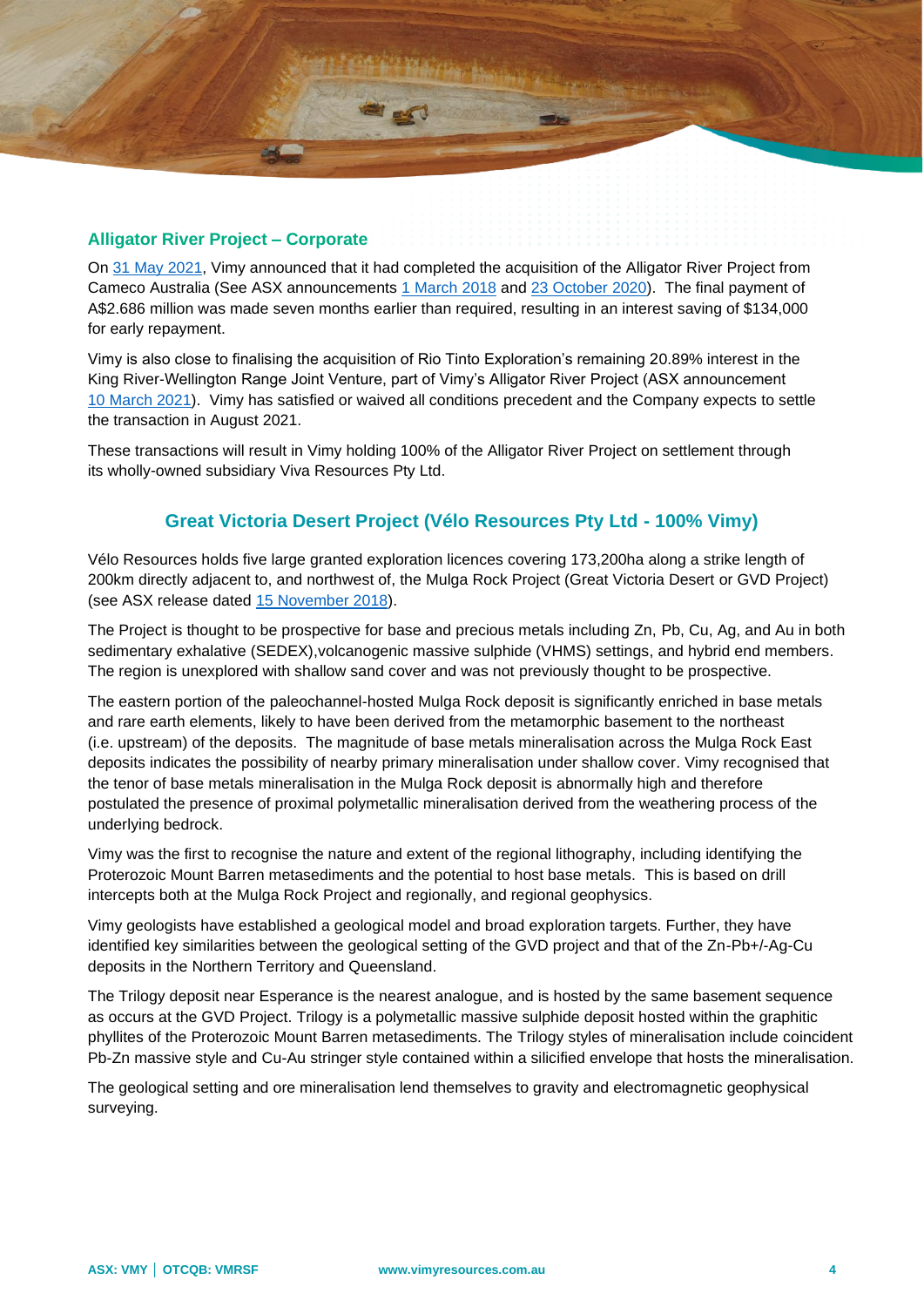

#### **GVD Work Program 2021-22**

Field work programs during the 2021 field season will comprise project-wide airborne geophysics (high resolution magnetic and radiometrics), ground geophysics (passive seismic), and unconventional soil (ultrafines) and biogeochemical orientation surveys focused on E39/2012 and E39/2149, considered the most prospective licences of the project, and within easy reach of the Mulga Rock base camp.



**Figure 3: Location map for the GVD Project**

#### **Uranium / Nuclear Market**

#### **Vimy assists the UN in getting CO<sup>2</sup> number right**

Vimy is assisting the World Nuclear Association (WNA), the Luxembourg Institute of Science and Technology and the United Nations Economic Commission for Europe in a study which is a life cycle assessment of various electricity generating technologies.

Vimy has long held the view that the widely-used IPCC estimate of the carbon emissions associated with nuclear (~12gCO2e/kWh) was overestimated by several hundred percent. Our research indicates that this was due to the inclusion of energy intensive gas-diffusion enrichment technology which is now obsolete, the failure to incorporate the substantial shift to in situ leach mining that has occurred over the last fifteen years, as well as other methodological failings.

Vimy expects the study to be published in September and to show that nuclear power is the lowest carbon emission technology available for electricity generation.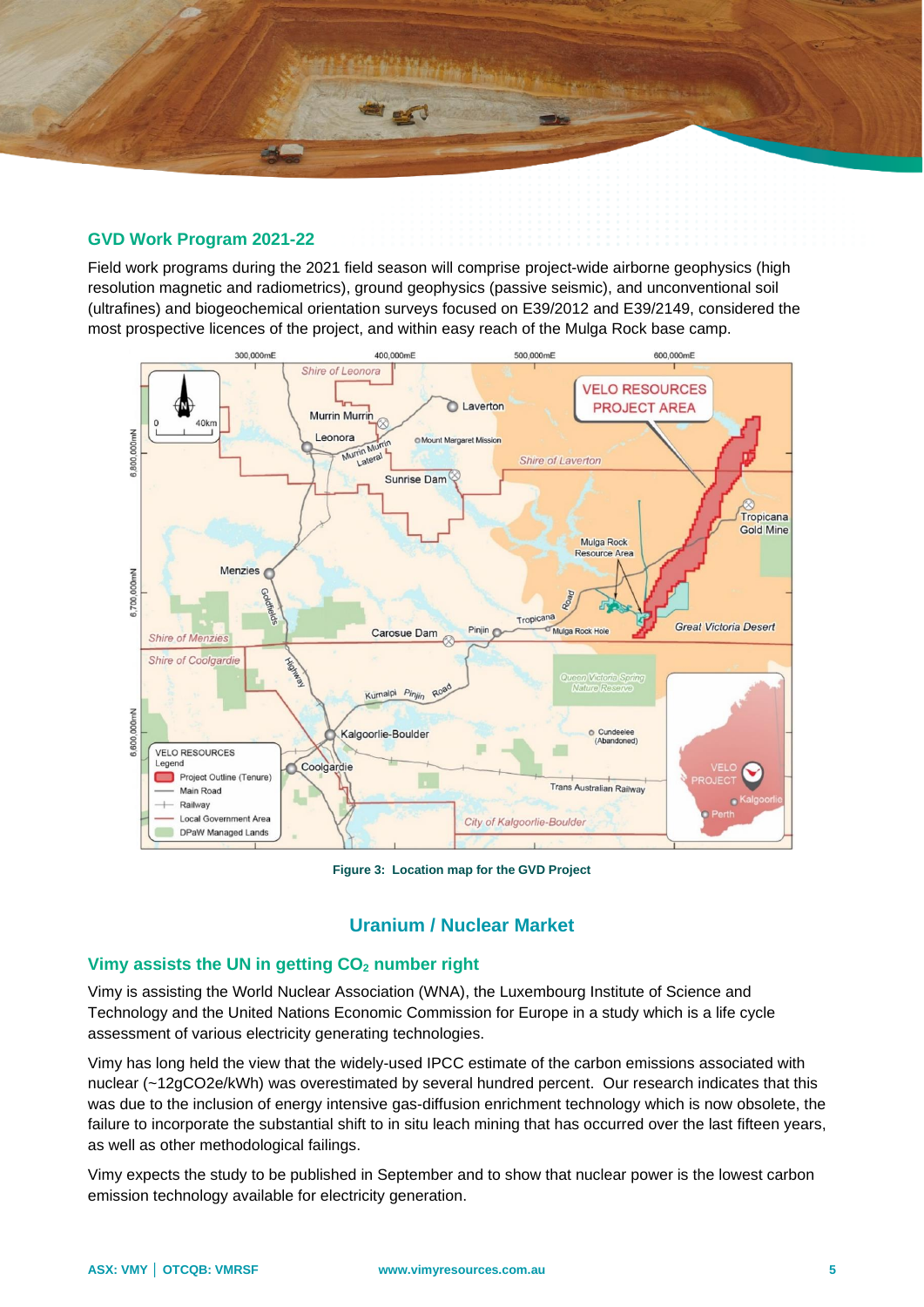

#### **Uranium Market Overview and Outlook**

Today's uranium market is emerging from the continued impacts of the global COVID-19 pandemic with suppliers and buyers having to adjust, and even re-adjust, their planning and operations. At the end of the first half of 2021, annual demand is continuing to increase as existing plants are generating at high levels of efficiency and new plant construction is ongoing around the globe.

Key catalysts during 1H 2021 included:

- Price movements
- Mine shut-downs and restarts amid COVID precautions
- Mine supply discipline
- Producer and junior miner spot and/or near-term uranium buying
- Financial and hedge fund (re)emergence in the spot market
- Reactor operations and new build

Since the beginning of 2021, the reported uranium spot market price ranged from mid-\$27 to mid-\$32/lb U3O8. Primarily due to lower reported contract activity, the long-term price continued to show little movement through the first half of the year with a reported average of \$33.50/lb for June month-end.

As for supply, large mining companies, including Cameco and Kazatomprom, returned their respective mining facilities back into production in April/May after being temporarily curtailed and/or shuttered due to COVID restrictions. Even so, global supply output for 2021 and beyond continues to fall short of forecast demand requirements. Another key supply announcement by Kazatomprom indicated they will continue with a market-centric approach and supply discipline into 2023 by furthering the 20% output reductions across all their production centres. As was previously reported for year 2022, this action is anticipated to similarly remove approximately 13Mlbs from previously forecasted supply, in 2023.

Moving to the demand side, the quarter was marked by increased spot and near-term demand, primarily from financial entities as well as from emerging and junior producers. This "phenomenon" was kickstarted in mid-March with several emerging producers making spot and near-term market purchases. Simultaneously, purchasing activities and company actions by several financial entities such as Sprott Asset Management, Uranium Participation Corp, Yellow Cake, and Uranium Royalty Corp led to additional removal of spot and near-term material during the period. Meanwhile, traders continued to seek arbitrage opportunities while some utilities filled relatively small requirement gaps or sought opportunistic purchases. Globally, longer term contract requirements remain largely open and the gap between contracted uranium and requirements widens out in time.

A key for additional nuclear generation will be linked to safety, economics, and operational efficiencies. While the US leads the way in current demand, countries such as Russia, India, and especially China have ambitious long-term growth plans. So far in 2021, new reactors in China, Pakistan, and Belarus, the newest nuclear country entrant, entered commercial operations while Japan had its tenth reactor restart since the Fukushima event.

As more nations focus on emissions reduction, they are realising that nuclear will need to play a key role in achieving significant reductions. Hence, utilities are investing in improved operational efficiencies which can lead to reactor uprates. In addition, ten-to-twenty-year life extensions of current reactor fleets are an interim step to new build aspirations. As an example, several US utilities have received approval or are now advancing second twenty-year licence extensions while others have commented publicly of intent to file in due course. If approved, these extensions would prolong operations well into the 2050s and potentially beyond.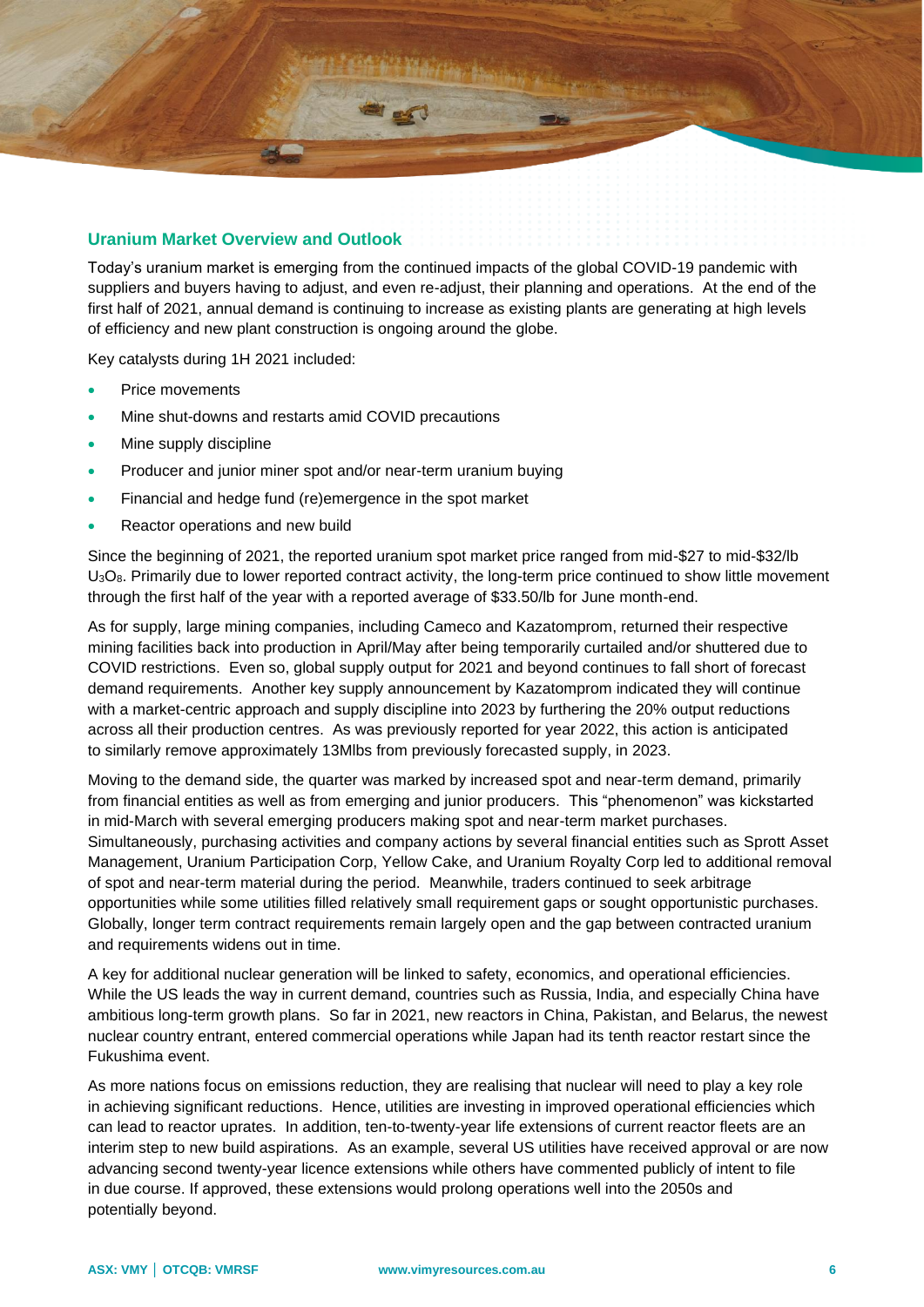

As for other next steps, many countries are also looking at advancing research and development of new technologies such as small modular reactors (SMR) or micro reactors to aid in new or additional growth options. Under the Biden Administration, the US will be investing over \$1.0 trillion into climate initiatives and carbon reduction with the nuclear fleet and new technology advancement prominently noted as part of the solution. A recent gathering of the G7 nations reaffirmed commitments to reduce and eliminate carbon emissions.

Vimy maintains a strong physical presence in the United States, the world's largest single uranium market. Scott Hyman, Vice President Sales and Marketing, has been able to attend face-to-face meetings with utilities as COVID restrictions ease. Discussions to secure long-term contracts are progressing.

## **Corporate**

#### **Inclusion in Global X Uranium ETF (URA)**

On [23 July 2021,](http://clients3.weblink.com.au/pdf/VMY/02398526.pdf) Vimy announced that it had been included in the Index Composition for the Global X Uranium ETF (NYSE:URA). The Global X Uranium Exchange Traded Fund (ETF) tracks the Solactive Global Uranium and Nuclear Components Total Return Index. Solactive announced on 22 July 2021 that Vimy will be included in an ordinary index rebalancing that will be implemented effective 2 August 2021.

The Global X Uranium ETF is the largest, and most important, Exchange Traded Fund in the uranium sector with net assets of US\$736 million. At the beginning of the Quarter, the Company also announced its inclusion in the index composition for the [North Shore Global Uranium Mining ETF](http://clients3.weblink.com.au/pdf/VMY/02359921.pdf) (NYSE:URNM) following its inclusion in the [Horizons Global Uranium Index ETF](http://clients3.weblink.com.au/pdf/VMY/02336073.pdf) (TSX:HURA) in January this year.

#### **Equity Raise and Share Purchase Plan completed**

On [19 April 2021,](http://clients3.weblink.com.au/pdf/VMY/02364679.pdf) the Company announced a well-supported A\$18.5 million equity placement to institutional and sophisticated investors. The placement was supported by a number of new high-quality domestic and offshore institutions, in addition to existing shareholders. Following this, on [14 May 2021,](http://clients3.weblink.com.au/pdf/VMY/02374959.pdf) the Company announced the successful completion of its Share Purchase Plan to eligible shareholders, raising a total of \$9.0 million. Through the placement and Share Purchase Plan, the Company has raised a total of \$27.5 million in gross proceeds in the Quarter.

168.18 million new shares were issued pursuant to the Company's placement capacity under ASX Listing Rule 7.1 (91.98 million shares) and 7.1A (76.20 million shares).

Canaccord Genuity (Australia) Limited and Morgans Corporate Limited acted as Joint Lead Managers and bookrunners to the placement, with Shaw and Partners Limited acting as Co-Manager.

The funds raised from the placement and Share Purchase Plan are being used to progress the Mulga Rock Project in Western Australia, and the Alligator River Project in the Northern Territory, as well as for working capital purposes.

#### **Resignation of Non-Executive Director**

On [23 July 2021,](http://clients3.weblink.com.au/pdf/VMY/02398655.pdf) the Company announced the resignation of Non-Executive Director, Luca Giacovazzi, with immediate effect.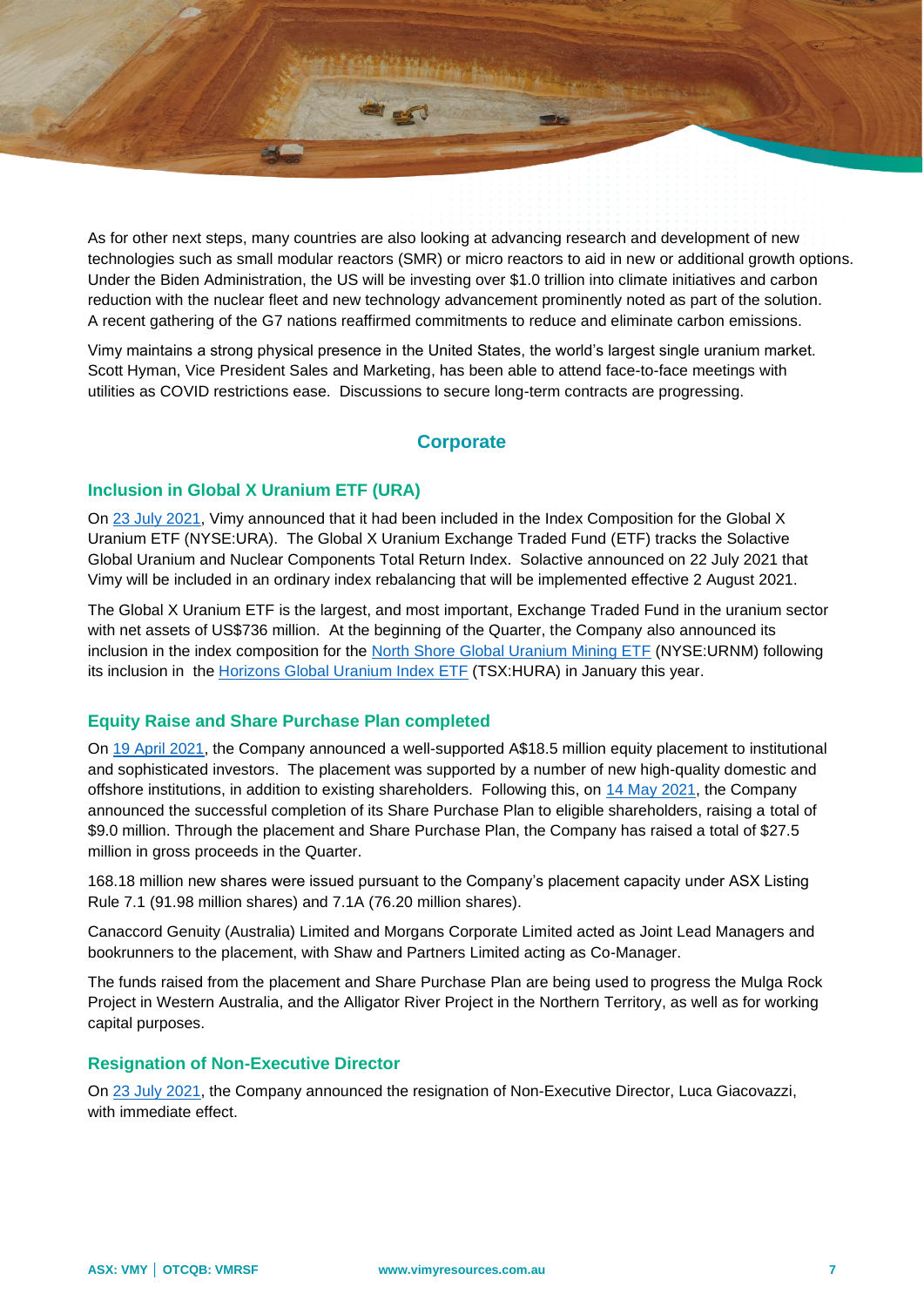

Cash spend on operating activities including exploration and evaluation, staff costs, administration and corporate costs and uranium marketing activities in the June 2021 Quarter amounted to \$1.3 million. This was greater than \$0.9 million spent in the previous quarter due to pre-site activities ramping up at the Mulga Rock Project.

#### **Cash at Bank**

Cash at 30 June 2021 amounted to \$24 million.

#### **Native Title**

The Upurli Upurli Nguratja Native Title Claim Group registered Native Title claim WC2020/004 on 22 January 2021, which is being serviced by the Central Desert Native Title Services Limited, East Perth. The claim covers all of the Mulga Rock Project area. There has been no determination of Native Title and Vimy has registered to be a respondent to the claim.

Several Aboriginal Heritage surveys have been completed over the entire project since 2010 and there are no heritage or ethnographic sites within the proposed disturbance areas.

#### **Tenements**

Tenement details for Mulga Rock (Narnoo Mining Pty Ltd) and Alligator River Projects (Viva Resources Pty Ltd) and the tenements held by Vélo Resources Pty Ltd are shown in Table 1.

| <b>Tenement</b>                                                   | <b>Nature of Interest</b> | <b>Interest at</b><br><b>Beginning of Quarter</b> | <b>Interest at</b><br><b>End of Quarter</b> |  |
|-------------------------------------------------------------------|---------------------------|---------------------------------------------------|---------------------------------------------|--|
| Mulga Rock Project (Mt Margaret Mineral Field, Western Australia) |                           |                                                   |                                             |  |
| M39/1104                                                          | Granted                   | 100%                                              | 100%                                        |  |
| M39/1105                                                          | Granted                   | 100%                                              | 100%                                        |  |
| E39/2049                                                          | Granted                   | 100%                                              | 100%                                        |  |
| L39/193                                                           | Granted                   | 100%                                              | 100%                                        |  |
| L39/219                                                           | Granted                   | 100%                                              | 100%                                        |  |
| L39/239                                                           | Granted                   | 100%                                              | 100%                                        |  |
| L39/240                                                           | Granted                   | 100%                                              | 100%                                        |  |
| L39/241                                                           | Granted                   | 100%                                              | 100%                                        |  |
| L39/242                                                           | Granted                   | 100%                                              | 100%                                        |  |
| L39/243                                                           | Granted                   | 100%                                              | 100%                                        |  |
| L39/251                                                           | Granted                   | 100%                                              | 100%                                        |  |
| L39/252                                                           | Granted                   | 100%                                              | 100%                                        |  |
| L39/253                                                           | Granted                   | 100%                                              | 100%                                        |  |
| L39/254                                                           | Granted                   | 100%                                              | 100%                                        |  |
| L39/279                                                           | Granted                   | 100%                                              | 100%                                        |  |
| L39/280                                                           | Granted                   | 100%                                              | 100%                                        |  |
| L39/287                                                           | Granted                   | 100%                                              | 100%                                        |  |
| L39/288                                                           | Granted                   | 100%                                              | 100%                                        |  |
| L39/289                                                           | Granted                   | 100%                                              | 100%                                        |  |

#### **Table 1: Tenement details at 30 June 2021**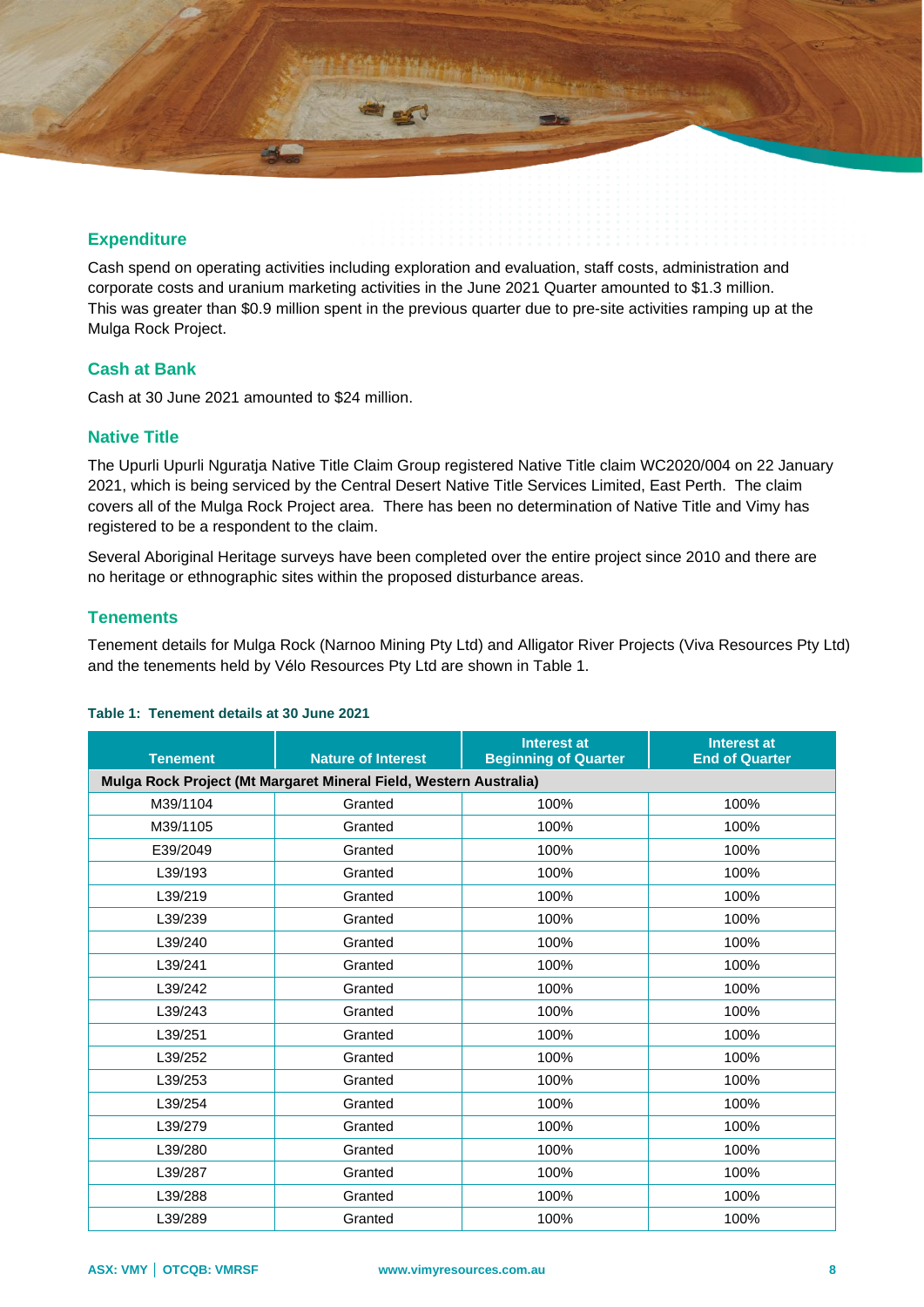

| <b>Tenement</b>                                                       | <b>Nature of Interest</b> | <b>Interest at</b><br><b>Beginning of Quarter</b> | <b>Interest at</b><br><b>End of Quarter</b> |  |
|-----------------------------------------------------------------------|---------------------------|---------------------------------------------------|---------------------------------------------|--|
| P39/5844                                                              | Granted                   | 100%                                              | 100%                                        |  |
| P39/5853                                                              | Granted                   | 100%                                              | 100%                                        |  |
| R39/0002                                                              | Granted                   | 100%                                              | 100%                                        |  |
| <b>Alligator River Project (Northern Territory)</b>                   |                           |                                                   |                                             |  |
| EL22430                                                               | Granted                   | 100%                                              | 100%                                        |  |
| EL24920                                                               | Granted                   | 100%                                              | 100%                                        |  |
| EL26089                                                               | Granted                   | 100%                                              | 100%                                        |  |
| EL24017                                                               | Granted                   | 79%                                               | 79%                                         |  |
| EL25064                                                               | Granted                   | 79%                                               | 79%                                         |  |
| EL25065                                                               | Granted                   | 79%                                               | 79%                                         |  |
| EL27059                                                               | Granted                   | 79%                                               | 79%                                         |  |
| EL5893                                                                | Granted                   | 79%                                               | 79%                                         |  |
| Vélo Resources Pty Ltd (Mt Margaret Mineral Field, Western Australia) |                           |                                                   |                                             |  |
| E38/3203                                                              | Granted                   | 100%                                              | 100%                                        |  |
| E39/2012                                                              | Granted                   | 100%                                              | 100%                                        |  |
| E39/2013                                                              | Granted                   | 100%                                              | 100%                                        |  |
| E39/2115                                                              | Granted                   | 100%                                              | 100%                                        |  |
| E39/2149                                                              | Granted                   | 100%                                              | 100%                                        |  |

 $M$  $\mathcal{U}$ 

**Mike Young Managing Director and CEO**  Tel: +61 8 9389 2700

Released for and on behalf of the Board of Vimy Resources Limited

29 July 2021